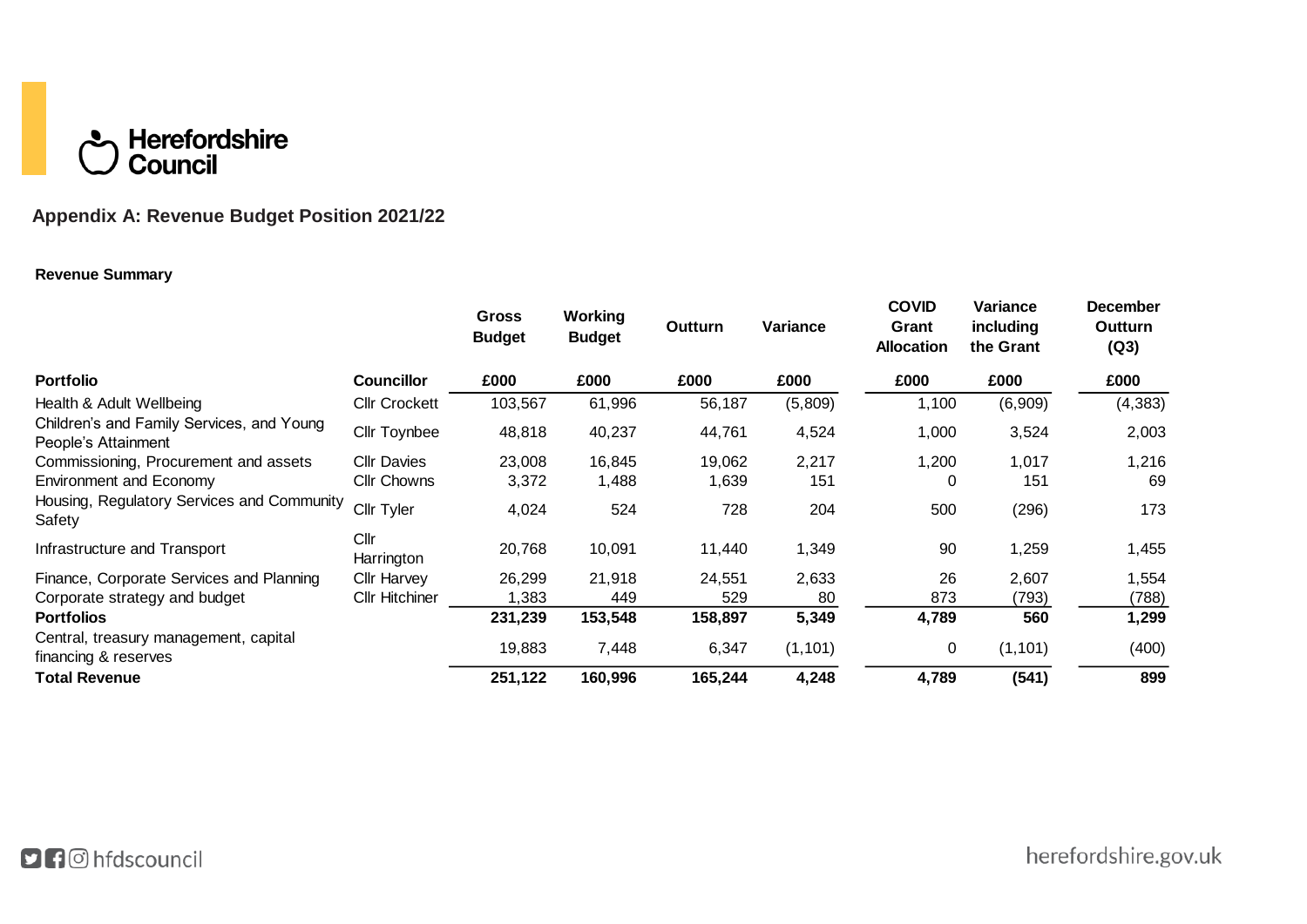# **Health & Adult Wellbeing: Cllr Crockett**

|                                                 | <b>Gross</b><br><b>Budget</b> | Working<br><b>Full Year</b><br><b>Net Budget</b><br>Outturn |        | Variance |
|-------------------------------------------------|-------------------------------|-------------------------------------------------------------|--------|----------|
|                                                 | £000                          | £000                                                        | £000   | £000     |
| Services for Vulnerable Adults (care provision) | 69.305                        | 54.248                                                      | 51.791 | (2, 457) |
| Commissioning and Operational Service Delivery  | 22.744                        | 5.901                                                       | 2.549  | (3, 352) |
| Public Health                                   | 11.518                        | 1.847                                                       | 1.847  |          |
|                                                 | 103.567                       | 61,996                                                      | 56,187 | (5,809)  |

#### **The key outturn variances are:**

Services for Vulnerable Adults (care provision) mainly reflects a combination of savings achieved, some of which are non-recurrent, reductions in the number of care packages, particularly homecare and also the impact of the discharge to assess funding process which has operated throughout 2021/22.

The full year underspend in Commissioning and Operational Service Delivery is due to the number continued vacancies within Homefirst as well as some of the operational teams and also reflects the receipt discharge to assess income of £2.6m received during 21/22.

#### **Non-recurrent element of the directorate final outturn position:**

|                                                                                                          | £k      |
|----------------------------------------------------------------------------------------------------------|---------|
| RCT legal case resolution                                                                                | 389     |
| Backdated non-recurrent savings in addition to ongoing savings achieved (both CHC & Learning Disability) | 1,528   |
| PSP & CEV covid grant allocation to the Directorate                                                      | 218     |
| LD Day Care non-attendance gaps due to covid                                                             | 268     |
| Staffing underspends - Care Operations (incl Homefirst of £532k)                                         | 1,083   |
| Non-recurrent element of the Community Wellbeing underspend                                              | £3,486k |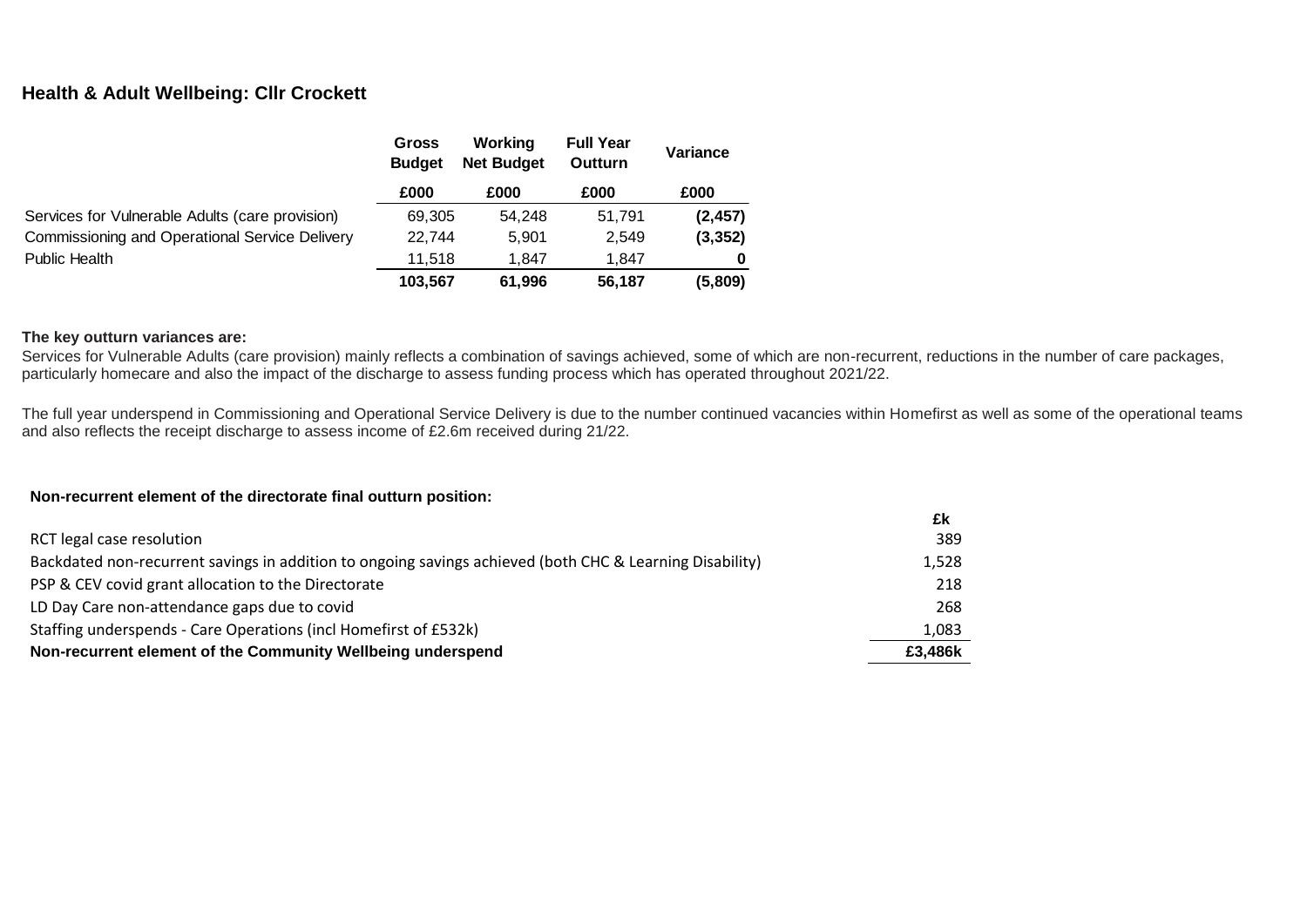#### **Children's and Family Services, and Young People's Attainment: Cllr Toynbee**

|                                                             | Gross  | Working<br><b>Budget</b> Net Budget | Outturn | <b>Variance</b> |
|-------------------------------------------------------------|--------|-------------------------------------|---------|-----------------|
|                                                             | £000   | £000                                | £000    | £000            |
| Children and young people's education and attainment        | 5,617  | 2.138                               | 2.099   | (39)            |
| Post 16 education, training and skills development          | 647    | (49)                                | (49)    | $\bf{0}$        |
| Services for vulnerable young people, children and families | 42.554 | 38.148                              | 42.711  | 4.563           |
|                                                             | 48,818 | 40,237                              | 44.761  | 4,524           |

#### **The key variances are:**

Children and young people's education and attainment - savings arising from vacant posts

Services for vulnerable young people, children and families - 189k relating to 1.75% Backpay not budgeted and agency staff covering vacant posts. The cost of placements continues to cause pressure with a £274k increase in costs & CP Court costing increase by 124k.

# **Commissioning, Procurement and Assets: Cllr Davies**

|                                             | <b>Gross</b><br><b>Budget</b> | <b>Working</b><br><b>Net Budget</b> | Outturn | <b>Variance</b> |
|---------------------------------------------|-------------------------------|-------------------------------------|---------|-----------------|
|                                             | £000                          | £000                                | £000    | £000            |
| <b>Waste Collection &amp; Disposal</b>      | 15,965                        | 14,007                              | 13,974  | (33)            |
| <b>Corporate Support Services</b>           | 1,294                         | 1,171                               | 1,171   |                 |
| <b>Community services: Leisure Services</b> | 30                            | 30                                  | 31      |                 |
| <b>Council Property Services</b>            | 3,920                         | 41                                  | 2.219   | 2,178           |
| <b>Cultural services</b>                    | 1,799                         | 1,596                               | 1,667   | 71              |
|                                             | 23,008                        | 16,845                              | 19,062  | 2,217           |

## **The key variances are:**

Council Property Services - £129k BBLP Council Property Services - £243k buildings maintenance and cleaning contract mobilisation costs partially offset by reduced pay costs due to vacancies. £129k BBLP refund for overpaid rent, £169k backdated business rates for Hereford library and increase in car park rates, £105k estimate for College Road Campus business rates for 20/21 and 21/22 loss of rent at Shire Hall and Churchill House £96k. £200k agreed spend on condition surveys.The remainder of the overspend relates to savings targets not being delivered in the current year. Further pressure on the subcontractors spend.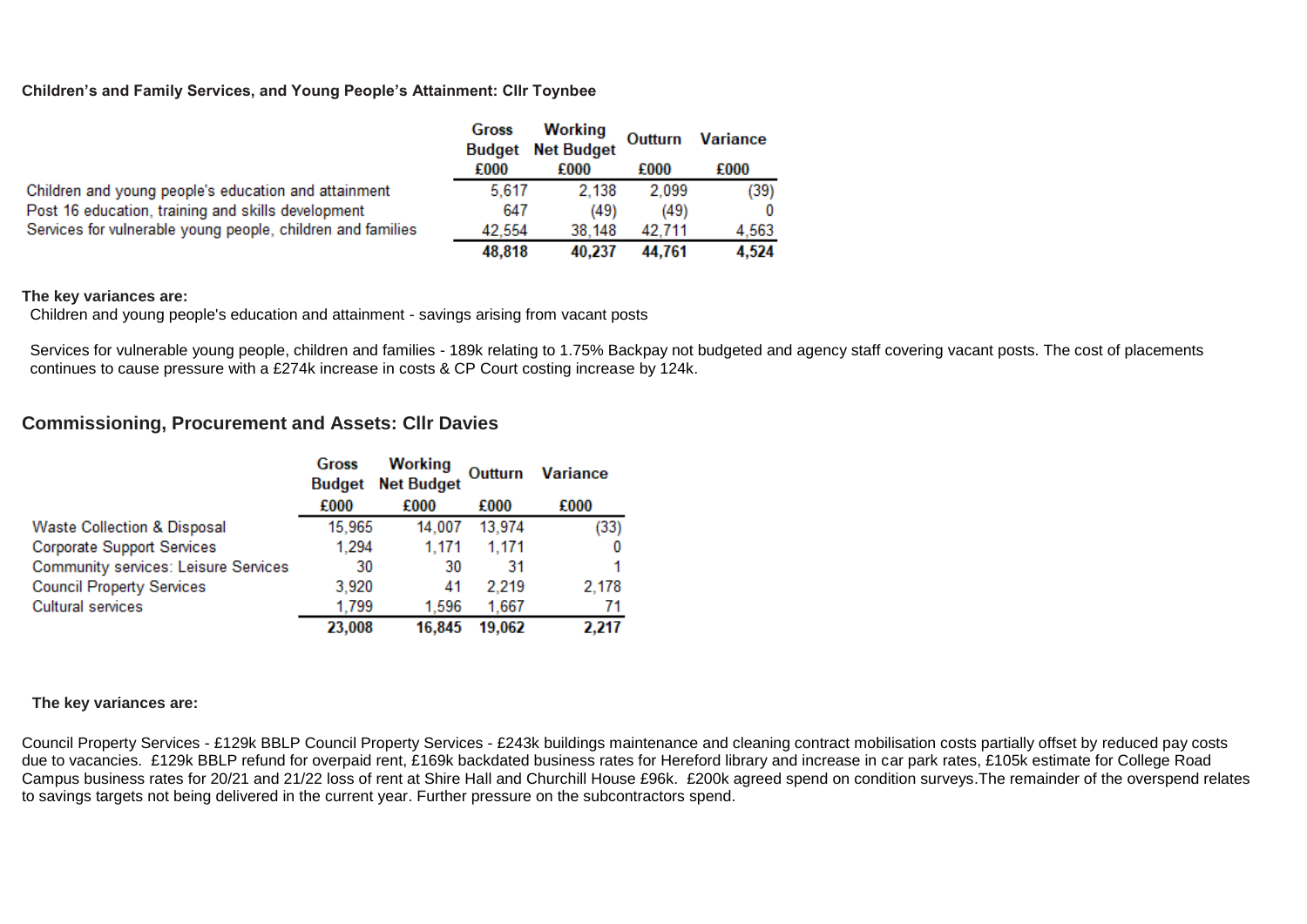# **Environment and Economy: Cllr Chowns**

|                                                                                                   | Gross | Working<br><b>Budget</b> Net Budget | Outturn | <b>Variance</b> |
|---------------------------------------------------------------------------------------------------|-------|-------------------------------------|---------|-----------------|
|                                                                                                   | £000  | £000                                | £000    | £000            |
| Economic Development and Regeneration                                                             | 1,625 | 386                                 | 383     | (3)             |
| Tourism                                                                                           | 62    | 62                                  | 62      |                 |
| <b>Broadband</b>                                                                                  | 339   | 202                                 | 202     |                 |
| Environmental promotion, protection and sustainability<br>including response to climate emergency | 1.346 | 838                                 | 992     | 154             |
|                                                                                                   | 3,372 | 1,488                               | 1,639   | 151             |

## **The key variances are:**

Environmental promotion, protection and sustainability – actuarial strain on a fixed term contract ending and increased costs due to energy prices

# **Housing, regulatory services and community safety: Cllr Tyler**

|                                                                   | Gross<br><b>Budget</b> | <b>Working</b><br><b>Net Budget</b> | Outturn | <b>Variance</b> |  |
|-------------------------------------------------------------------|------------------------|-------------------------------------|---------|-----------------|--|
|                                                                   | £000                   | £000                                | £000    | £000            |  |
| Community Safety including the Community Safety Partnership       | 0                      | 0                                   |         | $\bf{0}$        |  |
| Animal health and welfare                                         | 140                    | 10                                  | 36      | 26              |  |
| Bereavement services including coroner services                   | 352                    | (1, 167)                            | (961)   | 206             |  |
| CCTV                                                              | 176                    | 27                                  | 27      | $\bf{0}$        |  |
| Environmental health and trading standards                        | 1,578                  | 1,436                               | 1,308   | (128)           |  |
| Gypsy and Traveller Services                                      | 410                    | 222                                 | 214     | (8)             |  |
| Licensing                                                         | 25                     | (480)                               | (395)   | 85              |  |
| <b>Markets and Fairs</b>                                          | 121                    | (136)                               | (58)    | 78              |  |
| <b>Registration Services</b>                                      | 220                    | (230)                               | (300)   | (70)            |  |
| Strategic housing, homelessness, housing allocation and condition | 361                    | 276                                 | 260     | (16)            |  |
| <b>Communications and Web Presence</b>                            | 641                    | 566                                 | 597     | 31              |  |
|                                                                   | 4,024                  | 524                                 | 728     | 204             |  |

**The key variances are:**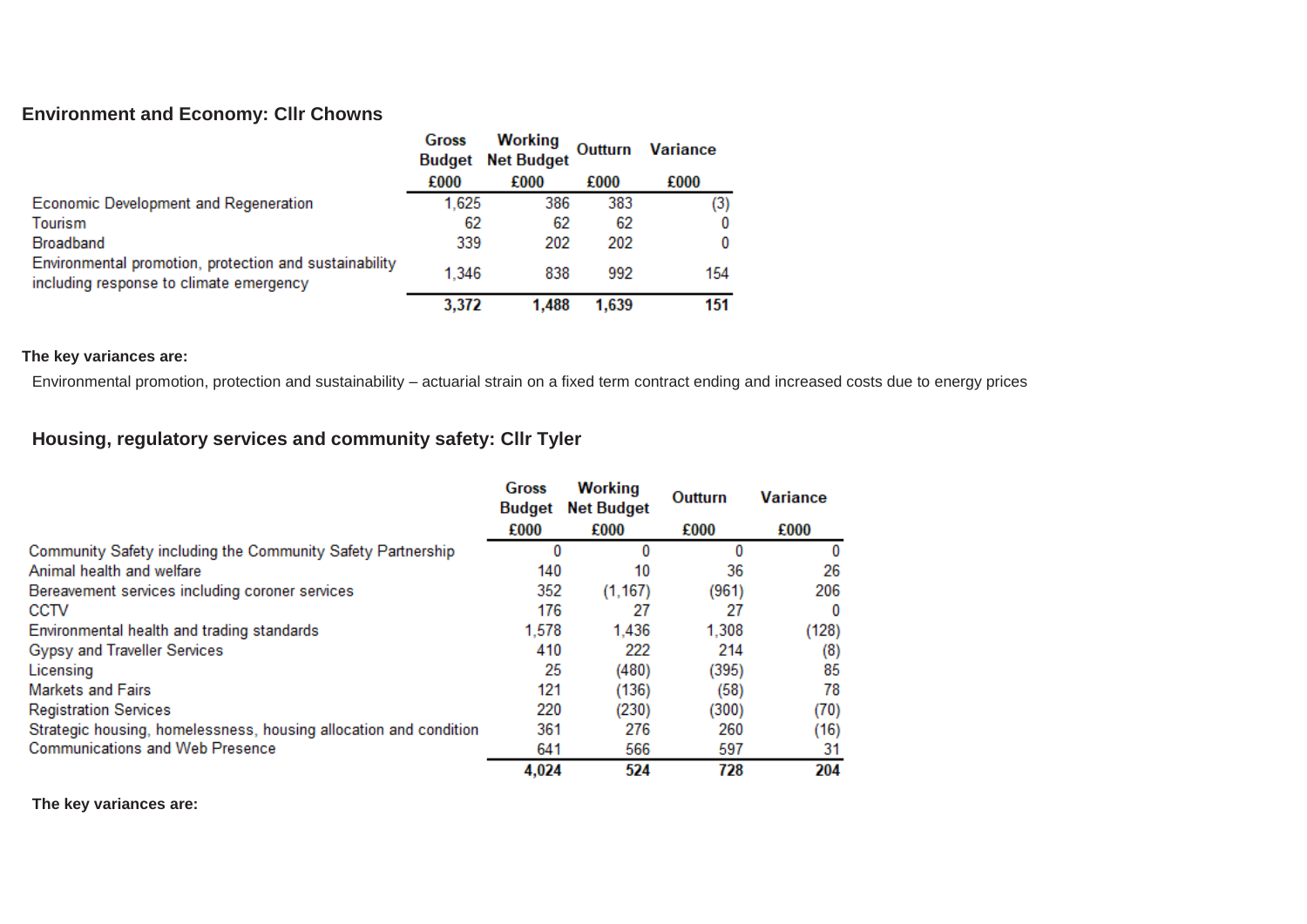Bereavement services – lower than expected activity at the crematorium has caused pressure on income budgets although some improvement shown in the last quarter Environmental health and trading standards - receipt of grant income has improved the final position Markets and Fairs - impact of COVID restrictions on income from market stall rental and cancellation of the May fair Registration Services - higher than expected income in final quarter

Communications and Web Presence - Posts funded by adults and waste that weren't included in forecast

# **Infrastructure and Transport: Cllr Harrington**

|                                                        | GIOSS<br><b>Budget</b> | <b>VVOI KING</b><br><b>Net Budget</b> | Outturn | <b>Variance</b> |
|--------------------------------------------------------|------------------------|---------------------------------------|---------|-----------------|
|                                                        | £000                   | £000                                  | £000    | £000            |
| <b>Building Control</b>                                | 364                    | (256)                                 | (232)   | 24              |
| Car parking policy and services                        | 334                    | (5, 125)                              | (3,862) | 1,263           |
| Highways & community services                          | 571                    | 182                                   | 101     | (81)            |
| Land drainage, flood alleviation, rivers and waterways | 200                    | 0                                     | (2)     | (2)             |
| Land use strategies including Core Strategy            | 1,094                  | 658                                   | 650     | (8)             |
| <b>Traffic Management</b>                              | 256                    | 256                                   | 232     | (24)            |
| Transport and highways policy strategy and operations  | 17,949                 | 14,376                                | 14,553  | 177             |
|                                                        | 20,768                 | 10,091                                | 11,440  | 1,349           |

#### **The key variances are:**

Car parking and policy services - impact of lockdown and COVID on parking income and savings achievement, £225k costs of interim management posts

Highways & community services/Transport and highways policy strategy and operations - costs for transport strategy and contract management consultants, some of these have been capitalised due to works undertaken. Winter maintenance costs lower than forecast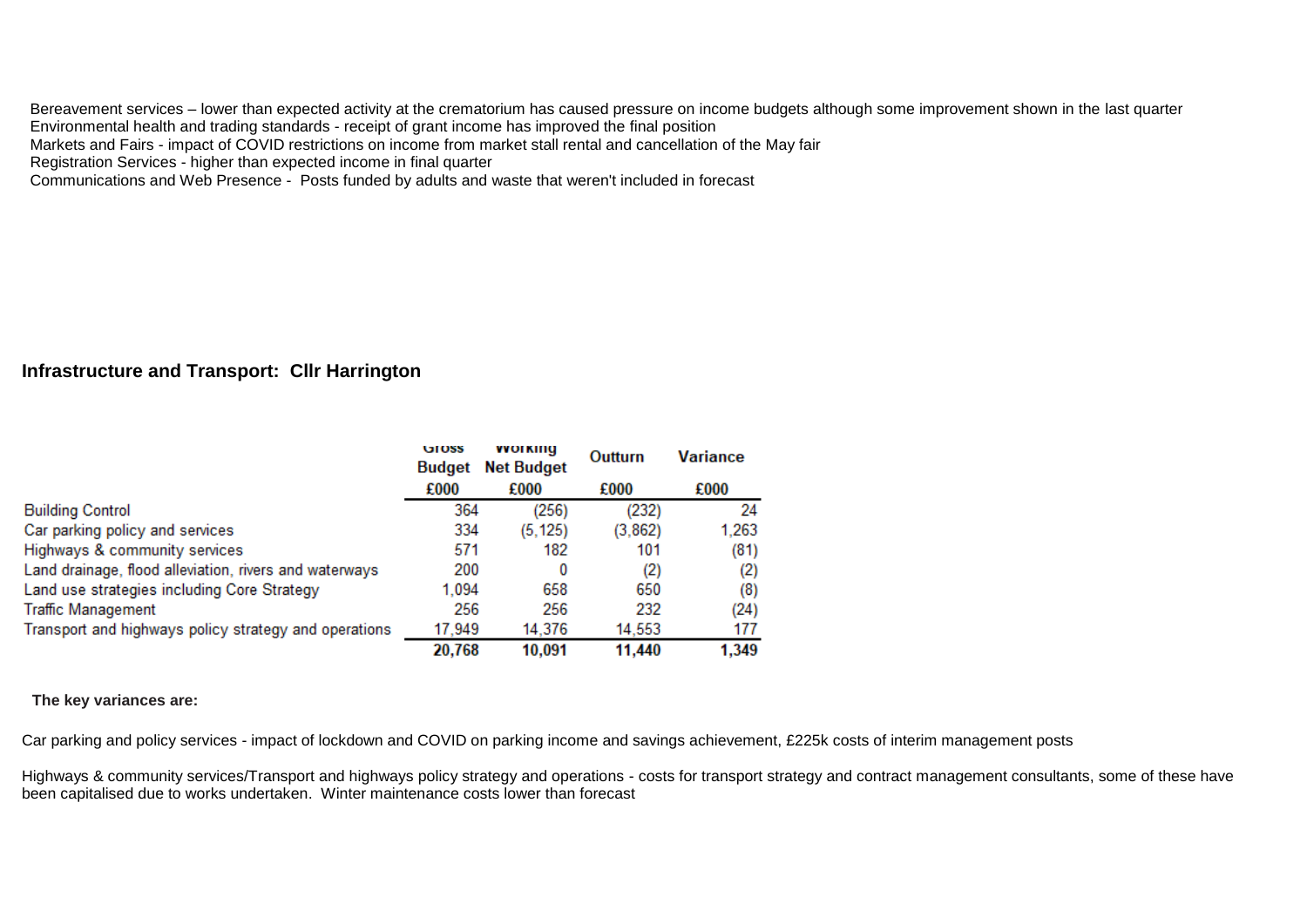# **Finance, Corporate Services and Planning: Cllr Harvey**

|                                                                             | <b>Gross</b><br><b>Budget</b> | Working<br><b>Net Budget</b> | Outturn | Variance |
|-----------------------------------------------------------------------------|-------------------------------|------------------------------|---------|----------|
|                                                                             | £000                          | £000                         | £000    | £000     |
| Planning and conservation                                                   | 2,867                         | (273)                        | 392     | 665      |
| Council ICT services                                                        | 3.725                         | 3.171                        | 3.215   | 44       |
| Human Resources                                                             | 1,571                         | 1.207                        | 1,139   | (68)     |
| Equality and Human Rights                                                   | 237                           | 87                           | 84      | (3)      |
| <b>Land Charges</b>                                                         | 198                           | (17)                         | (53)    | (36)     |
| Information Governance and Modern Records                                   | 389                           | 351                          | 349     | (2)      |
| Health and safety, Emergency Planning and Business Continuity               | 160                           | 160                          | 171     | 11       |
| Performance and Intelligence                                                | 1.708                         | 1.708                        | 2.374   | 666      |
| Legal and Democratic Services including Member Development and Training     | 7,090                         | 7.121                        | 7,539   | 418      |
| Financial Policy, Fees and Charging Policy, Financial Control and Reporting | 8.354                         | 8.403                        | 9,341   | 938      |
|                                                                             | 26,299                        | 21,918                       | 24,551  | 2,633    |

## **The key variances are:**

Planning income is below budget, Legal & Governance - Increase in Agency costs and permanent legal staff, Finance - Increase in consultancy costs for climate change, savings not achieved, costs of agency staff, Performance and Intelligence – increase in staff costs. Cost of pay award not included in previous forecasts